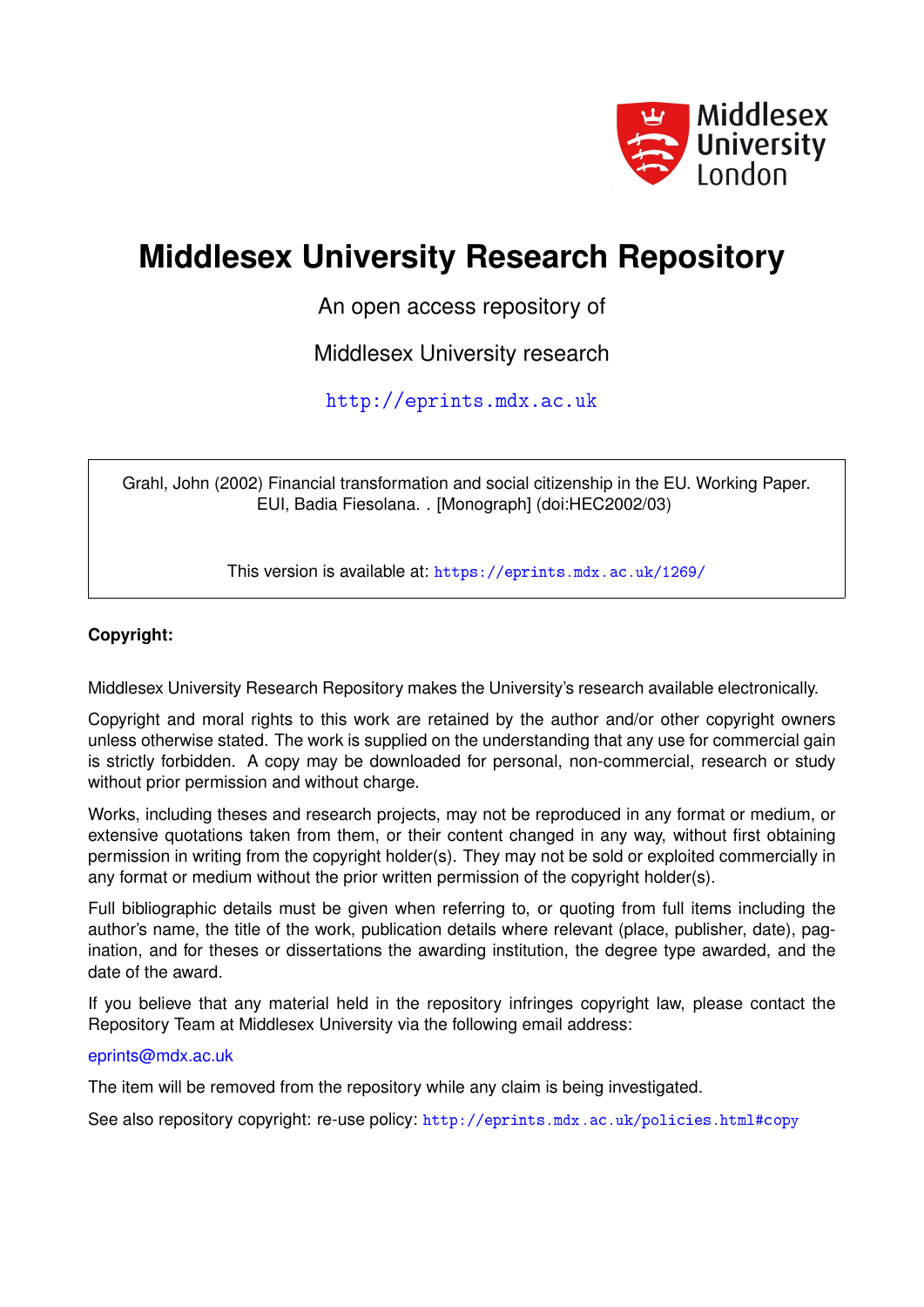Notes on Financial Transformation and Social Citizenship in the EU

John Grahl University of North London Business School

Contribution to the LERC conference: "European Citizenship"

> EUI, May  $4^{\text{th}}$ - $5^{\text{th}}$  2001 (revised September 2001)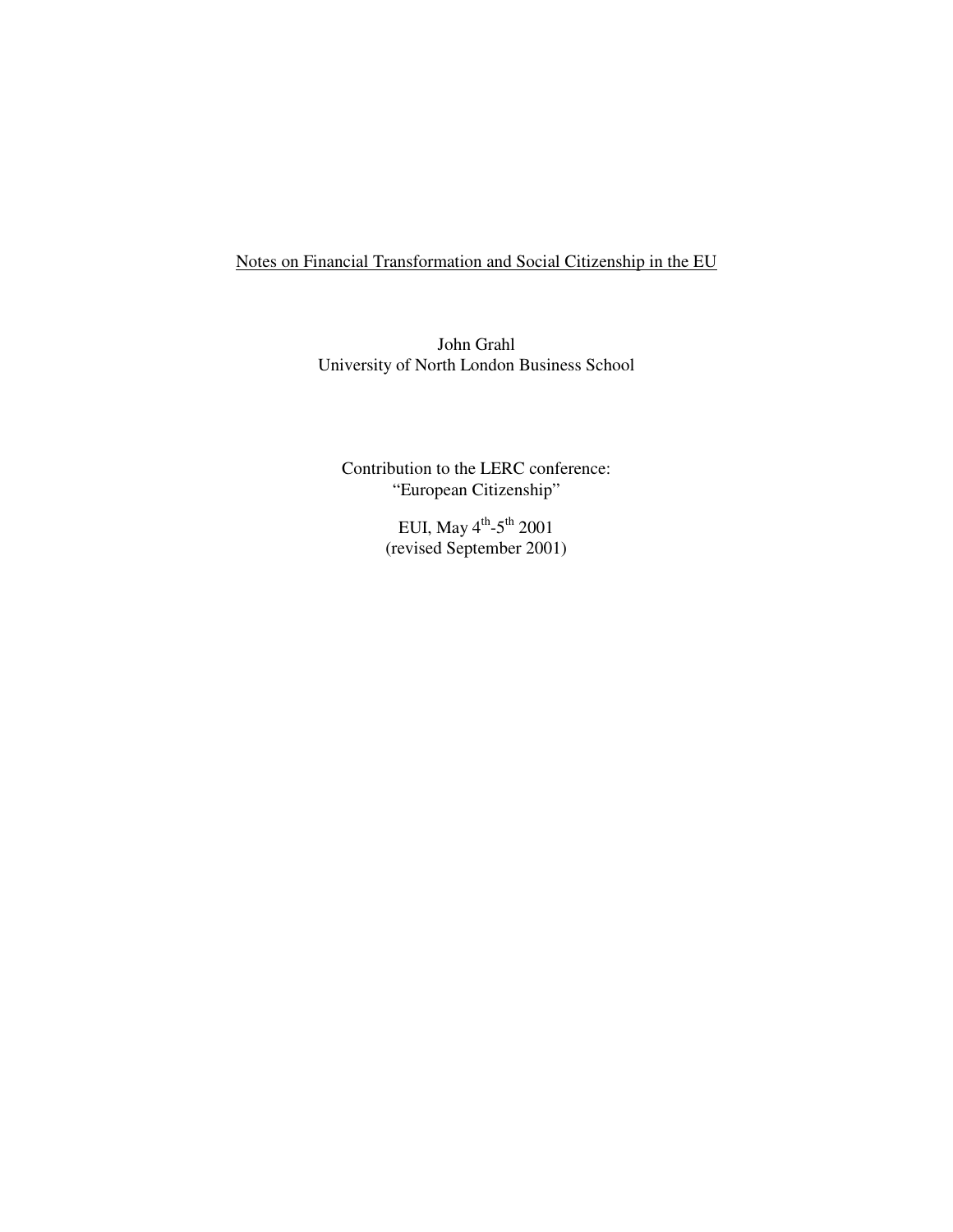## **Summary**

1. The transformation of financial relations in the EU has been accelerated by monetary union.

2. The transformation has serious implications for both industrial relations and social protection.

3. The current social policies of the EU are too weak to address these new pressures on European social models.

4. The agenda which is being set for the EU continues to give priority to "marketmaking" over "market-correcting" integration measures.

5. The problem of legitimacy which arises is fundamental to the extent that it takes the form of a challenge to member state participation in European construction.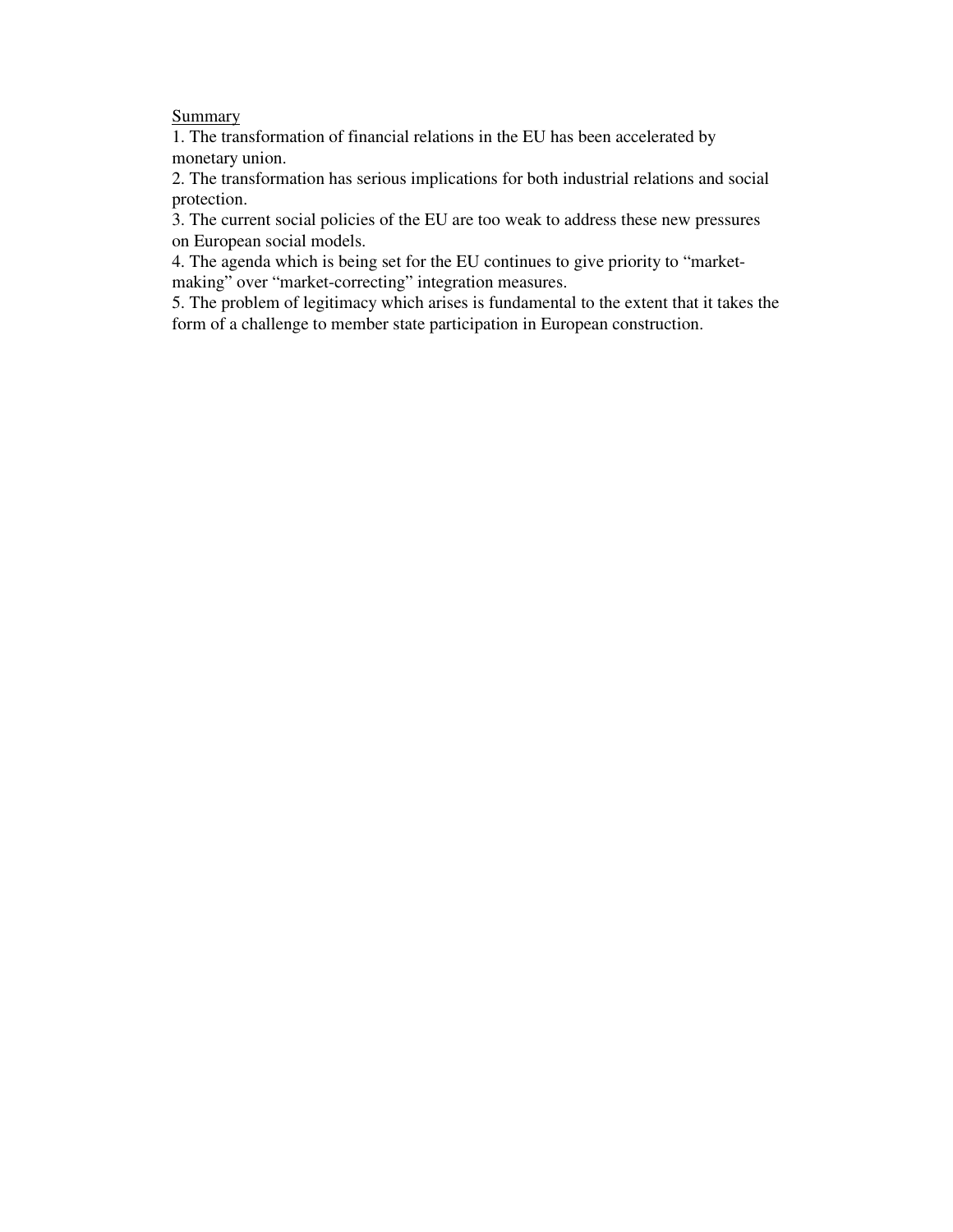### Notes on Financial Transformation and Social Citizenship in the EU

1. The transformation of financial relations in the EU has been accelerated by monetary union.

The transformation which is taking place can be viewed as a move from "insider" to "outsider" finance. Salient features include:

- the dissolution of established patterns of ownership where concentrated equity holdings were the support of dense relations of reciprocity among enterprises;
- rapid growth of organised equity markets and of the numbers of companies listed on them;
- a move towards less use of bank loans and more use of marketable debt instruments in corporate finance;
- a much more prominent role for collective fund managers in the allocation of capital resources.

Recently produced ECB data (ECB, 2001) put figures to some of these developments. Bank credit continued in 1999 to supply more than half of the net flow of external finance to non-financial Eurozone corporations (329.3 bn euros out of 625.0 bn) and this growth even accelerated in 2000. The corresponding figure for the US (also in euros) is 149.7 bn in a total of 767.0 bn. However, there was at the same time an explosive growth in the issuance of marketable debt by Eurozone companies - up from 18.1 bn in 1998 to 37.3 bn in 1999. This growth, stimulated by monetary union, was even more rapid in 2000 when a further 70 bn was added to totals outstanding by September.

In equity finance, the most notable feature is not the total finance raised, which fell in 1999, but the rapid switch from unquoted to quoted shares. This corresponds to a relative decline in the importance of highly concentrated, "insider", ownership to a more market-based treatment of equity. While net issuance of the former fell from 88.1 bn in 1998 to 57.9 bn in 1999, the latter rose from 85.8 to 89.3 bn. Since, from the shareholder point of view, equity is seen not only as a means of financing industry, but as a way of controlling and reallocating corporate resources, the gross figures may be more relevant; the finance of one corporation with resources extracted from another is surely a key element in the shareholder paradigm. The gross capital raised by the issue of quoted shares by Eurozone corporations increased threefold between 1995 and 1999 - from 84.1 bn to 240.8 bn euros.

The question arises of how current declines in equity prices will affect patterns of corporate finance in Europe. In the short run it is clearly possible, even probable, that there will be a turn back to the banks and to reliance on the deep pockets of big "insider" shareholders. For at least two reasons, however, the equity crash is unlikely to alter the trend to "outsider", market-based, finance. Firstly, this trend is not an arbitrary development but one inscribed in the whole process of financial globalisation under US hegemony (it is interesting that, so far, the US slowdown has had no impact on the dollar/euro exchange rate). Of course, as the lessons of the bubble are learned, there may be some changes to financing patterns in the US (where the use of bank credit by corporations has even been rising a little) but the convergence of European practice on the US model is hardly in doubt (Grahl, 2001). Secondly, the financial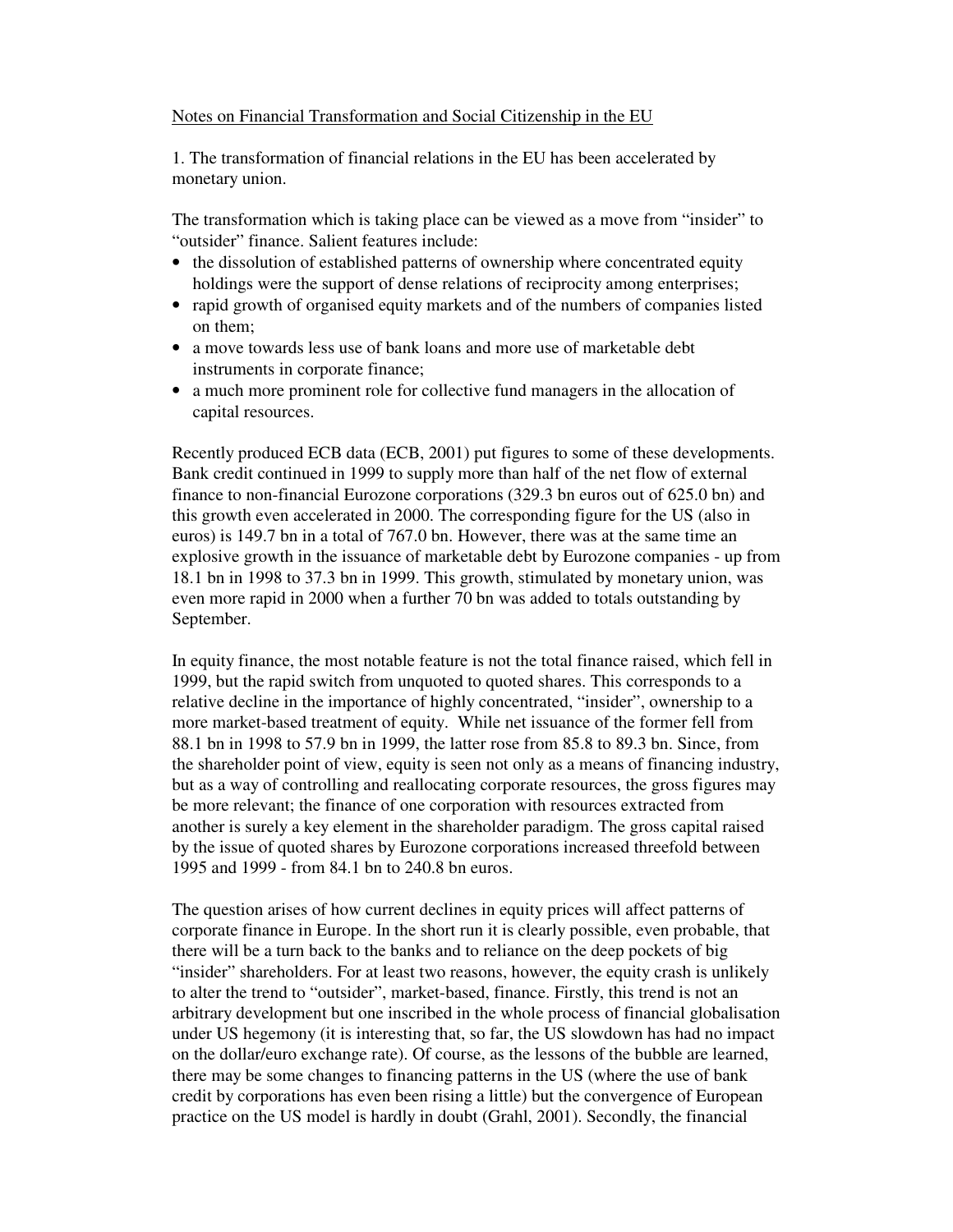transformation is accompanied by a host of institutional reforms - at both EU and member state level - which both assume, and work to guarantee, its permanence.

These changes are necessary for the construction of an integrated capital market in the EU and thus for the efficient functioning of the economic and monetary union. However, they are not taking place according to a clear European strategy, but under the pressure of hegemonic dollar finance. Financial transformation is a unitary process, but in political debate it is represented only in a fragmentary way.

2. The transformation has serious implications for both industrial relations and social protection.

The implications for industrial relations flow from the impact of "outsider" finance on corporate governance. "Stakeholder" concepts of governance are ruined by the reassertion of proprietorial control and the "shareholder value" agenda. This does not mean that the coalitions of interests assembled in European enterprises will be suddenly dismantled. But the coalitions are likely to become narrower and increasingly aligned on shareholder objectives.

One example may be a loss of influence for localities, as new patterns of ownership weaken the links between enterprises and the specific areas in which they have been embedded. Herman Boemer (2000) explores the possible implications for the Ruhr area of the takeover of Mannesmann. "….the control-centre of the telecommunication sector of Mannesmann went to England……The example of Thyssen-Krupp-Hoesch shows very clearly that the loss of majorities at the end of the day leads to the loss of control and functions by the locations where the former headquarters were sited. This, in turn, means the loss of jobs and future activities."

The most direct consequence for employees is an increase in job insecurity. This follows from fundholder strategies which seek to substitute diversified portfolios for risk-spreading at the level of the corporation. There would seem to be also pressures towards more wage inequality: incentive systems attempt to reinforce shareholder priorities by rewarding managements and perhaps other core groups in function of profits and share prices. At the same time groups of employees without the ability to obstruct corporate performance may be pushed closer to the reservation wages established on external markets.

There is an obvious contradiction between value-based management (VBM) and the principle of codetermination. In fact the number of employees covered by codetermination procedures has been falling in Germany as a consequence of restructuring: disposals, outsourcing and downsizing have increased the proportion of employees in companies below the threshold (500 employees) at which worker representation on supervisory boards is legally required. Over half the private sector workforce is now *mitbestimmungsfrei*.

The German industrial relations system is very stable. Employers are not ready to abandon a model which has "given them substantial reward from organised labour's collaboration with the productivity coalition at micro-level" (Upchurch, 2000). However, a certain erosion is detected in such phenomena as: falling membership and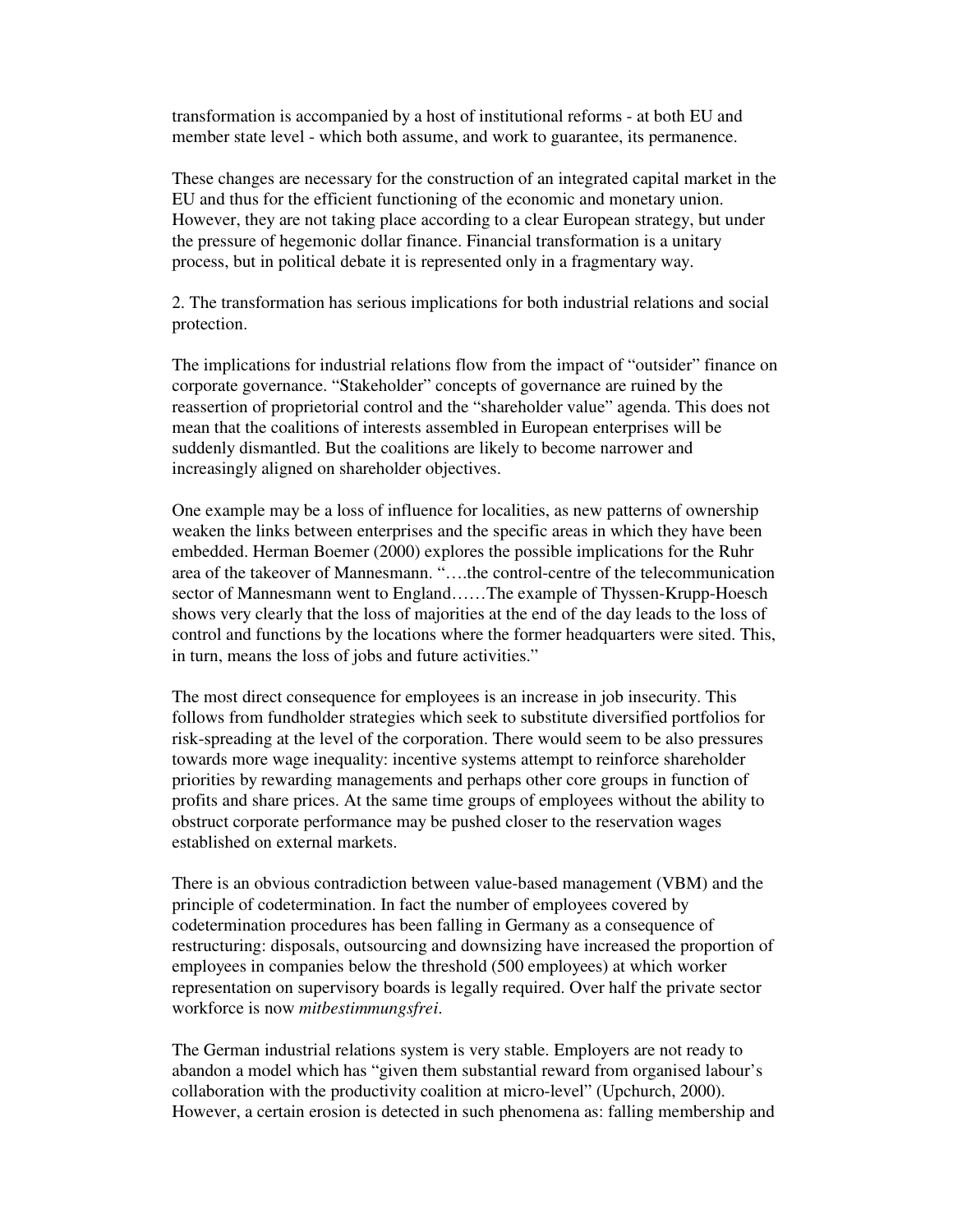weakening discipline in both labour unions and employers' organisations; the failure to transfer the system completely to the East; and doubts about German economic performance, as expressed in the *Standortdebatte*. The survey by Jacobi, Keller and Müller-Jentsch (1998), reversing an earlier, more optimistic, assessment, concludes:

There is little prospect that the post-war German industrial relations system will simply collapse or disintegrate, but its foundations are in some respects being eroded. The system seems to be undergoing a gradual but cumulative change of character; in the new century it is likely to be more decentralized, more fragmented, less legalized, less cohesive, and more internally differentiated. The virtuous circle of stable industrial relations institutions and economic success is no longer the obvious starting point for students of the German model. (p233).

Upchurch explicitly refers to the shareholder value movement as a factor in this process:

....evidence exists that German capital is seeking to integrate itself more into the internationalised world economy by seeking strategic alliances and joint ventures as well as by engaging more vigorously in take-overs (e.g. BMW and Rover). Key players such as Daimler-Benz (now merged with Chrysler) and Siemens have already abandoned features of the 'stakeholder' inheritance by converting to Anglo-Saxon accounting systems and trading on international stock exchanges. The adoption of a shareholder approach is accompanied by more aggressive performance management systems which in turn are likely to upset some of the more 'solidaristic' and equity values of the German organisational culture with a greater emphasis on supply-oriented labour market policy. (p88)

As for the implications of financial transformation in the sphere of social protection, it is clear that the move to fundholder capitalism is central to current projects for reform. The exception which proves the rule is France; since popular resistance has so far blocked direct pension reform, "wage-earners savings" are being used as an alternative channel from wage incomes into the organised capital markets. France is perhaps a key case in the social struggles released by the shareholder drive: on the one hand, collectivist principles are deeply embedded in the mechanisms of income formation, which tend to combine primary distribution and redistribution into a single, highly politicised, process (Friot, 2000); on the other hand, established social protection structures for private sector employees are currently subjected to an astonishing attack by the employers association, MEDEF, which is determined to impose its own social project (*Le Monde*, 3/4/01, supplement *Économie*). This strategic switch comes at the same time as a dramatic transformation of shareholding patterns, made possible by the rapid growth of foreign holdings in the largest French companies (Morin, 2000).

The recent pension reform in Germany may give some indication of the general balance of forces: the drastic move away from private provision which has taken place in Britain is simply not possible in the continental polities where there are so many "veto points" at which change can be blocked. Nevertheless, the German reforms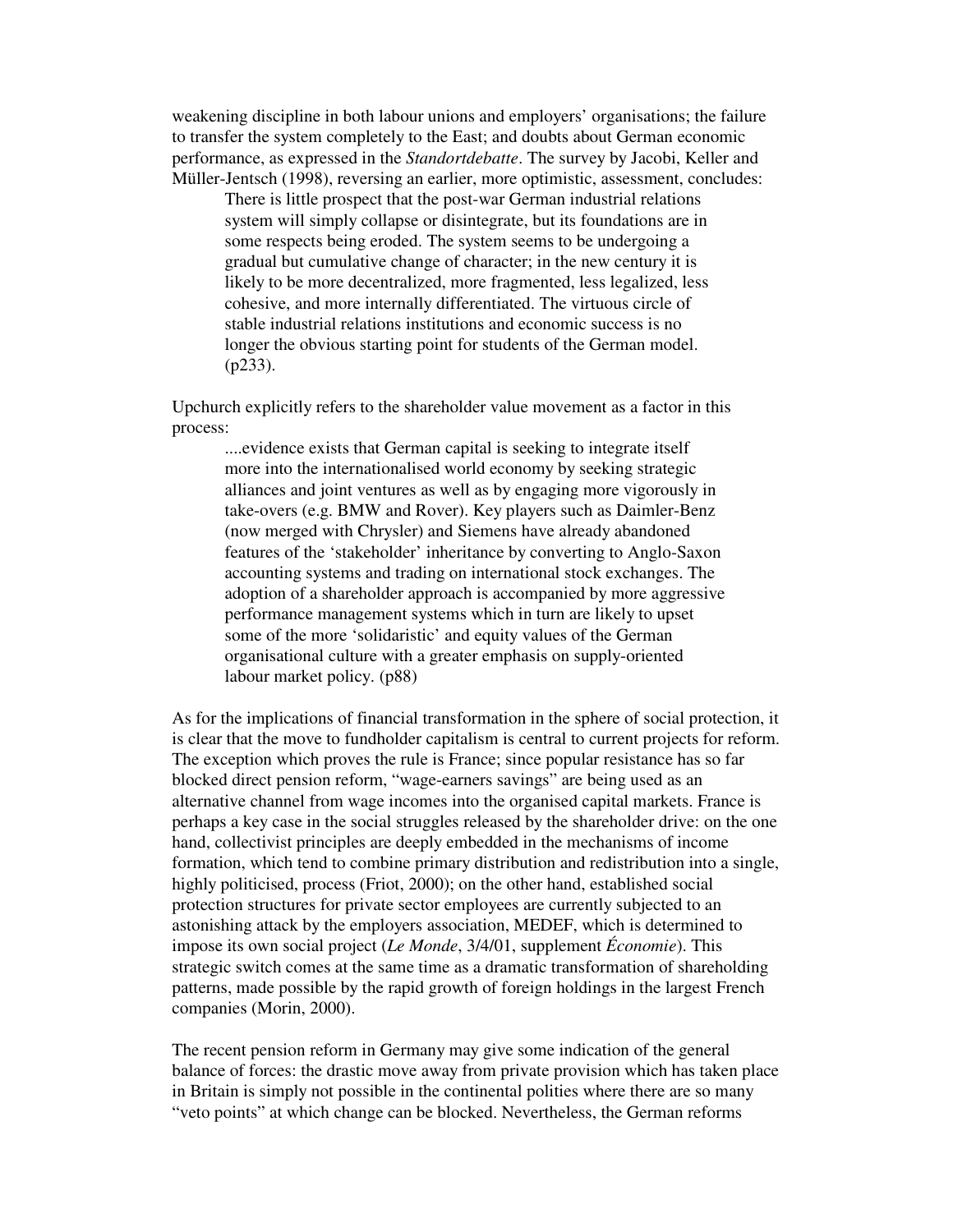seem to aim at a certain, phased, reduction in public provision - with the aim of substituting the products of the fund-managers. Changes are to be phased in very slowly, and are in any case quite modest: net income replacement in the existing system falls from 70% to 68% and some state support - subsidies and tax breaks - is offered for contributions of up to 4% of income into private, capitalised, funds (*Le Monde*, 20/3/2001, supplement *Économie*). The direction of change, however, is significant. (This official figure of 68% is convincingly contested by Johannes Steffen (2000) who claims that the true figure, by 2030, will be 64.5% before the operation of the *Ausgleichsfaktor*, 60.5% after it. The *Ausgleichsfaktor* is intended to stabilise state pension contributions by cutting pensions in relation to increased life expectancy. Steffen describes the official figure as based on "*rechnerischen Tricks*" - the definition of net income has been altered by deducting the, voluntary,  $4\%$  of gross income which is destined for the fund managers.)

The rejection of the Takeover directive by the European Parliament, to a large extent because of German opposition, means that German policy developments should be specified quite carefully. Both the German tax reform of 2000 and the subsequent pension reform were clear moves towards a shareholder model of the US type: the first permitted the tax-free liquidation of cross-industry equity holdings so that equity could become primarily a marketable asset, rather than the support of close inter-firm alliances; the second will, as mentioned above, channel some 4% of workers gross earnings to pension funds and other fund-holders in return for private pensions. However, hostile takeovers, usually regarded as a key component of the shareholder model have been obstructed by Germany. The key issue was the ability of the targeted enterprise to take defensive action; the final text of the directive would have made such action conditional on the agreement of the target's shareholders - this would normally amount to ruling out the defensive measures as the only group who can be shown to gain almost invariably from a hostile acquisition are the shareholders of the target company. However, it should be remembered that even the US itself introduced some obstacles to takeovers after the excesses of the eighties. The reservations of the German political class seem to concern the procedures and modalities of the shareholder economy rather than its underlying logic. Agreed M&A activity is running at very high levels in Germany and these mergers seem to be increasingly influenced by capital market factors.

Although Britain is obviously an exceptional case, a recent study (Froud et al., 2000) gives some clear examples of the impact of VBM on workers. Labour shedding at BT exemplifies the possibility of a narrowing of coalitions of interest within the firm, as those workers who retained their posts tended to do well; because of buoyant product markets, the big supermarket chains were able to achieve high returns on capital employed without significant disadvantages for their workforces (although losers could obviously be found in the small retail businesses driven out by this growth); in the case of "quietly desperate" firms like GEC (today's Marconi) and Glaxo-Welcome, labour shedding was the essence of the shareholder agenda. "Given the decline of male, manufacturing employment and the expansion of employment in female, parttime and low-paid occupations, transitions from one job to another will now challenge most older male workers....The work on the British Household Panel Surveys at the University of Essex has suggested that, in general, those who are made redundant tend to enter a downward trajectory in terms of employability and earnings, regardless of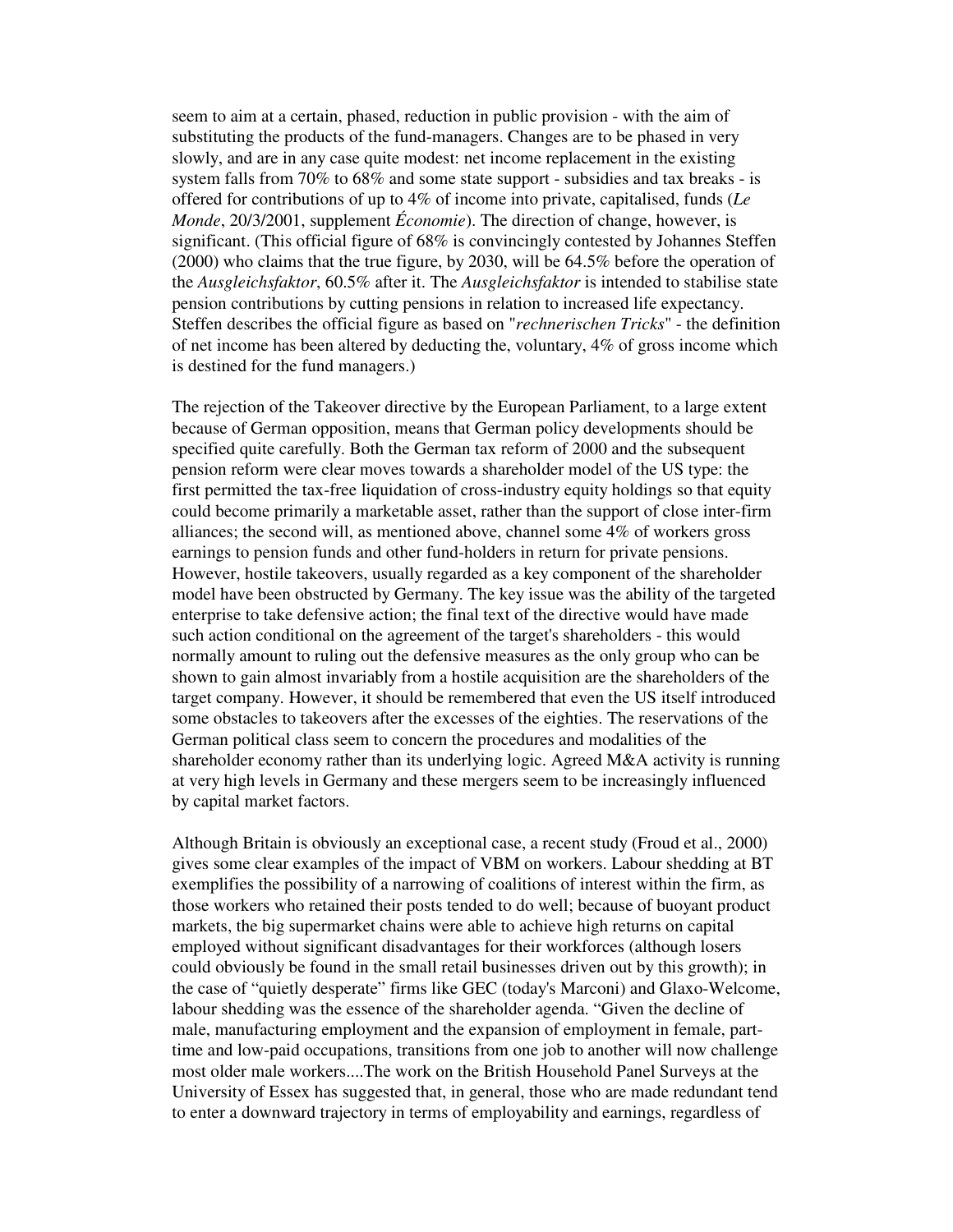the stage in the economic cycle" (p793). Of course, this kind of restructuring can be driven by product market developments; it becomes much more general, however, when financial pressures are the source because in this latter case there are no "sheltered" sectors.

Benefits to shareholders in no way alleviate these social consequences, because only the wealthiest sections of British society own equity, whether directly or through pension funds. In spite of the negative assessment they make of these instances of value-driven restructuring, these writers by no means condemn the process as a whole:

While this paper challenges corporate finance's general approval of restructuring, it does not aim to substitute generalised disapproval......so much depends on context, especially the macro context in the broad sense which includes distribution of income as well as the organisation of production. (p795)

It is surely the macro context in this broad sense which would have to be addressed in any attempt to reconcile the financial transformation with the values underlying the European social models.

3. The current social policies of the EU are too weak to address these new pressures on European social models.

The "policy communities" organised around EU social policy continue to expand, but this is not decisive evidence that the structures of "social Europe" are an adequate response to the new pressures on national social models. If globalisation trends are interpreted primarily in terms of trade and FDI, it is possible to dismiss the dangers of competitive deregulation and of a "race to the bottom" in social policy, because only a few sectors are exposed to intense competition from imports and the same applies to the threat of industrial delocalisations. If these sectoral problems are serious enough, in aggregate, to have macroeconomic consequences, then it is always possible to alter macro-economic policy instruments. Thus a recent study of social Europe could suggest that the specific strengths of member state models (social partnership in Germany, the legitimacy of intervention in France and so on) might permit successful adaptation of industrial relations and social protection systems with a minimum of Union-level co-ordination (Maurice, 1999).

To the extent that finance has become the dominant aspect of the globalisation process, such optimism may be out of date. All economic activities, including and especially those of the public sector, have to be financed and if increasingly convergent norms of profitability or cost efficiency are generalised throughout European economies, then the margins of manoeuvre available to "sheltered" or "noncompetitive" activities may be narrowed. Meanwhile, the exposure of macro-policy to new constraints - internationalised bond markets, massive global monetary flows may limit the use of macro-policy instruments to compensate for adverse developments in employment or the distribution of income.

Measured by these more exacting standards, the deficiencies of the EU's social policies become even more obvious. Since the Maastricht Treaty, the most important component of the "social dimension" has been the labour market legislation enacted under the Treaty's social protocol. This legislative process has in turn revived the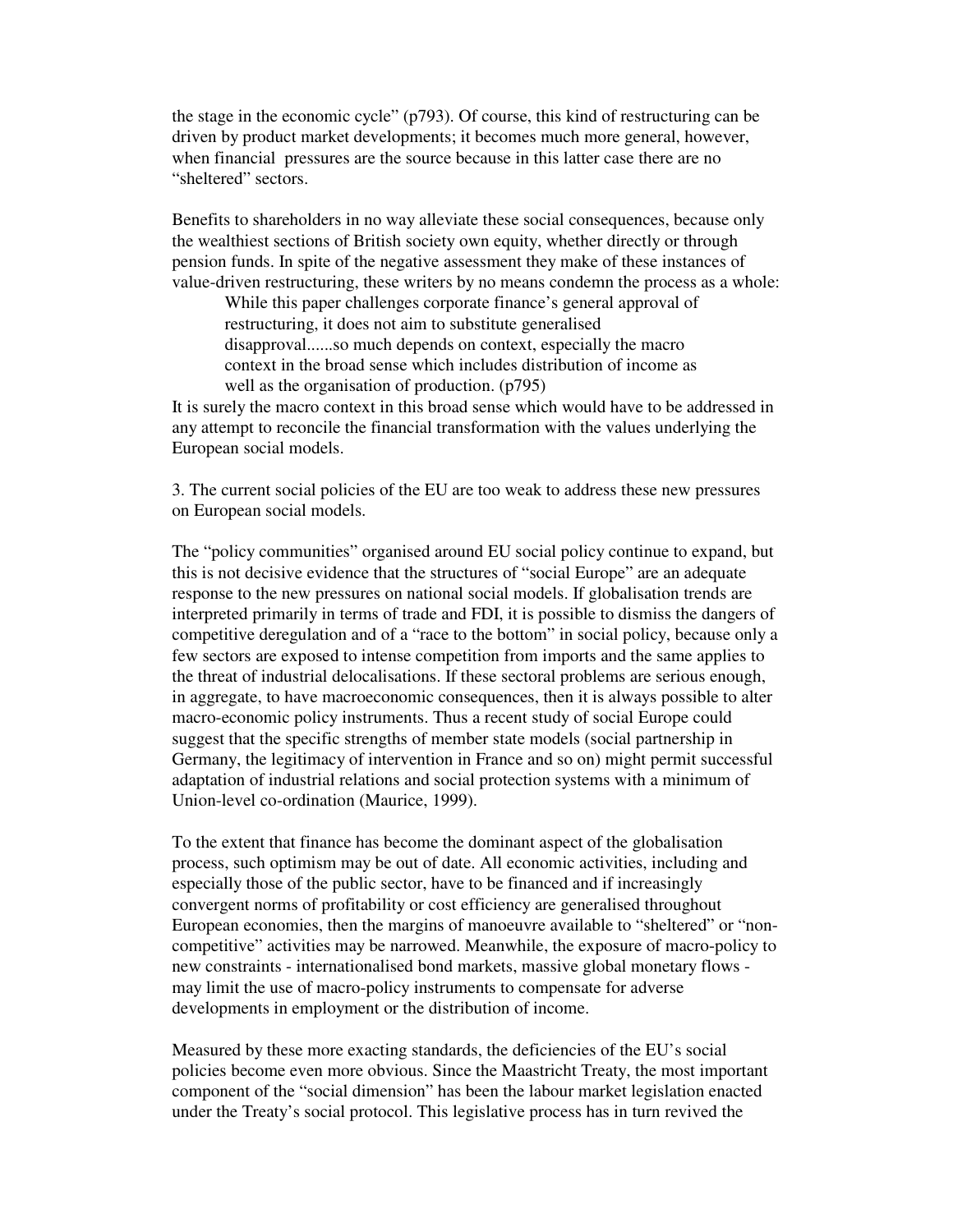"social dialogue" between EU level employers' and labour union organisations, since in the eighties, without the threat of legislation, the employers had been quite unwilling to conclude binding agreements. Both the content of these directives and the manner of their introduction into national legal systems are minimalist. Falkner (2000) writes that in two cases where social dialogue reached agreement (on part-time and fixed-term work) "*low substantive standards* were accepted by labour *in exchange for greater involvement* of the 'social partners' at all layers of the European multi-level system" (p715). But this is to say that in countries where unions lack influence over their "partners" the standards imposed will tend to be lower than elsewhere. In fact, this legislation has little impact on employment relations in northern European countries (except Britain) because national regulations or collective agreements are more constraining.

The New Labour government has given up the British derogation from Maastricht social legislation, but the effects of this move are ambiguous. Much of the social chapter legislation requires unanimity in the Council - this applies to issues such as social security, social protection, job creation schemes, codetermination, the representation and collective defence of workers and the treatment of third country nationals. Therefore, by accepting the social protocol, and the dialogue which accompanies it, the Blair government has obtained a veto over a wide range of regulatory issues, and since the British government is still committed to the "flexibility" agenda, it is more than likely that it will block or dilute any ambitious proposals for reform in these fields.

One key issue where the "social partners" failed to agree was the introduction of European works councils in transnational companies - here the British employers refused to move and the British unions refused to accept an agreement without them (Falkner, 2000). Thus the directive was negotiated, by default, in the Council of Ministers. Streeck (1997) presents a devastating critique of the resulting legislation, which, far from consolidating the German co-determination regime which originally inspired the proposal, actually worked to undermine it. The German regime is part of company law; true to European conceptions of the "social problem" it seeks to compensate for the fundamental asymmetry between workers and employers in the market place. The EU's surrogate retreats from company law to labour law; instead of a constraint to compensate for the inequalities of the labour market, it promotes agreements on worker consultation "in the shadow of the market". This case is taken by Streeck to illustrate the decline not only of industrial citizenship but of citizenship as such in an integrated economy with a fragmented polity.

In addition to the continuing programme of EU-level legislation, there has been, since the European Council at Luxembourg in 1997, an interesting attempt to coordinate the labour market policies of member states, and this process was formalised in the Amsterdam Treaty. This is in many ways a promising approach, with the Commission using statistical "benchmarks" to assess the efficacy of national interventions, publishing annually a set of "Employment Guidelines" differentiated by country and putting disputes over competence to the side in order to promote a process of emulation among all the agencies concerned with labour market performance. The recent influence of New Labour over the Luxembourg process has, however, tended to eliminate any potential challenge to employer interests and priorities from this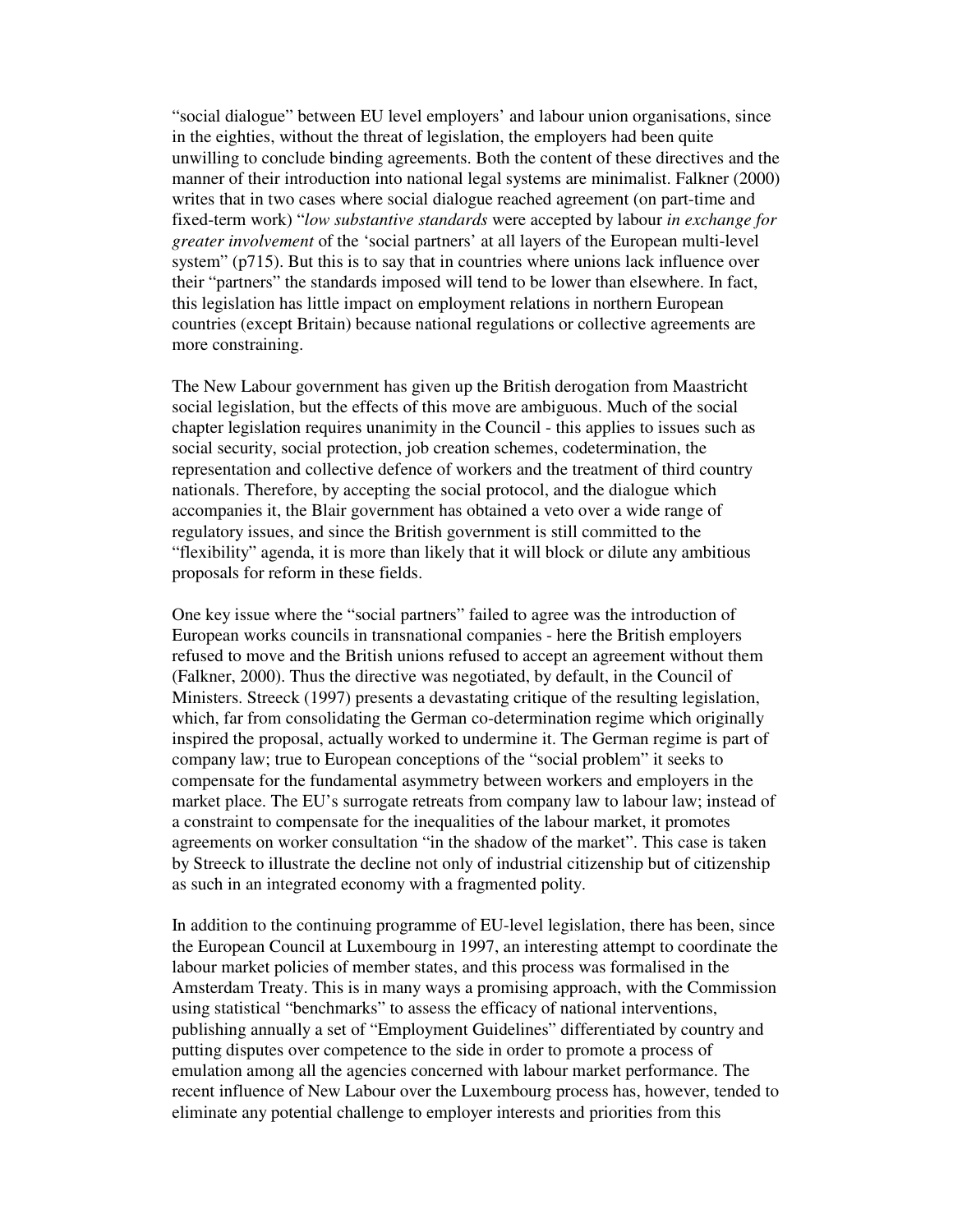exercise. The most prominent themes are now "employability" and "enterprise". "The key point is that these various guidelines largely carry the rhetoric of the modern, UK post-Thatcher, supply-side-driven labour market." (Mayhew, 2000)

An attempt at a more positive assessment of these developments is made by Jensen et al. (1999). These writers find some tendency toward the emergence of a "European Industrial Relations System", although they have to redefine this expression to give any plausibility to their argument. Their case is, moreover, so heavily qualified that it almost amounts to a corroboration of the view they wish to challenge:

In other areas, however, there appears to be little justification for maintaining that there is a European system for the regulation of industrial relations functioning parallel with the national IR-systems, or matching them in significance. Firstly, it is still virtually impossible to determine what impact European IR-regulation has had (and will have) – in concrete terms – on relations between workers and employers at national level and at the single workplace. Secondly, there are wide differences between the organisations and procedures established at European level and the corresponding organisations and procedures existing in the national IR-systems. (p119)

This article confirms Falkner's point that UNICE only bargained under the threat of legislation: the ETUC was given a voice in order to ensure that the European Parliament remained silent.

If Jensen et al. need to redefine the expression, "industrial relations", Faist (2001) bases his attempt to establish the existence of European social citizenship on an eccentric use of the term, "European." He claims that social citizenship has become a "nested", multi-level, structure: which amounts to saying that, since the EU is made up of member states, the French or German social models are already components of EU social citizenship. Obviously this enriches the concept of European social citizenship to a striking degree.

However, if we move from Faist's conceptual innovations to his substantive evidence, there is little to show at the EU level of his multi-story structure. He points out (p 44) that less than 1% of EU expenditure was geared towards social policy in the nineties, but suggests that expenditure on the CAP can be interpreted as having a social purpose. This is quite true; the CAP is an expensive and unsuccessful experiment in transnational social policy which is being wound down as quickly as is politically possible.

Faist argues that interactions among the different levels of his "nested" structure are exhibited in the social compacts used in several smaller member countries to stabilise employment in the EMU. It is an interesting example; these pacts are devices to protect national social models from the adverse consequences of the European macroregime instituted by Maastricht and the Stability Pact. Since the name of this game is, "export your unemployment to Germany", it is hard to see how they could represent a step towards a European social structure - these measures succeed to the extent that they are not generalised. For an analysis of the pacts, see Martin (2000):

….if one shifts one's perspective from individual countries to Euroland as a whole, then it is not clear that social pacts have contributed much,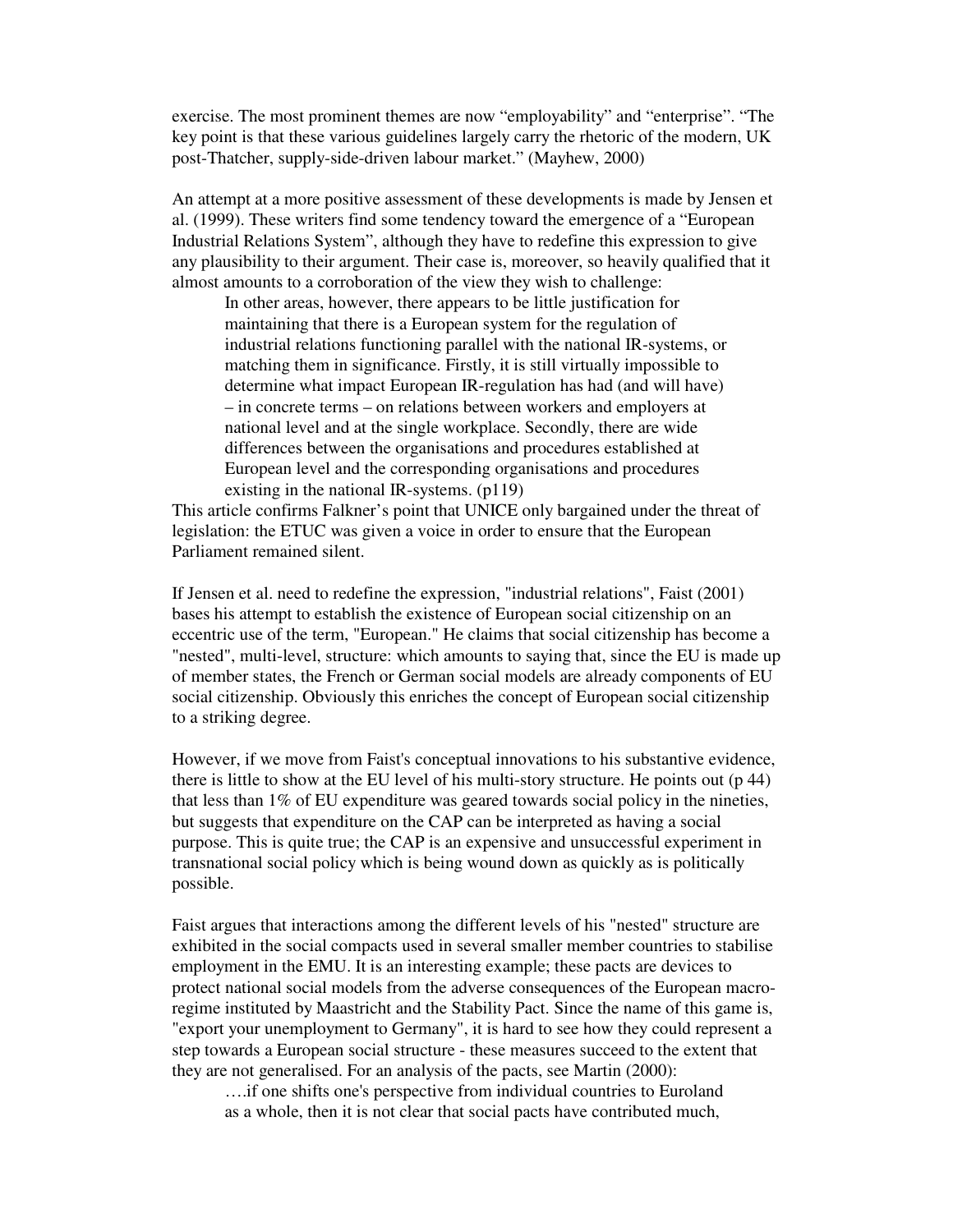if anything, to reducing the aggregate levels of unemployment in the Euroland economy. They may indeed have succeeded only in redistributing employment, enabling some countries to capture an increased share of the demand to which macroeconomic policy has limited the Euroland economy. (p 7)

When the presidency of Jacques Delors successfully relaunched the integration project through, first, the Single Market Programme and then the EMU project, it was always suggested that the neglect of social construction was tactical - after a phase of marketled integration there would be more scope to build social Europe on firmer economic foundations. Today, the architect himself of the new Europe renounces these hopes: Delors (1997) insists that the social models of Europe must remain national:

Vous connaissez ma conviction: il me semble qu'aujourd'hui comme hier c'est avant tout au niveau national que pourra être efficacement menée la lutte contre le chômage et l'exclusion

Nos États nations doivent s'appuyer sur une cohésion sociale qui renforce le sentiment d'appartenance, grâce à une solidarité renforcée entre tous les citoyens, ce qui implique que les nations conservent leurs compétences en matière de sécurité sociale, d'éducation et de formation, de politique du marché du travail…et aussi de politique des revenus.

Ceci étant dit, l'Union européenne n'en a pas moins un rôle essentiel à jouer pour créer un climat propice à la reprise de l'investissement, à la création d'emplois et au progès social, pour apporter une valeur ajoutée aux politiques menées au niveau national. (p 95)

This outcome, this insistence on the indispensability of national social models, calls into question the explanatory force of the notion of "neo-liberalism". Certainly the shock troops of Thatcher and Reagan were indispensable in destabilising the institutions of the postwar compromise. But it might now be suspected that Jospin, Blair and Schröder are more perfect political complements to the current economic and financial transformations than their more doctrinaire predecessors could ever have hoped to be. Capitalist economic systems have to have social policies - people have to live and there is only so much they will take. In today's EU these social policies remain essentially local, particular, traditional, with less and less purchase on the general and systematic market pressures which make them necessary but deprive them of their democratic and emancipatory meaning.

The most alarmist fears of a "race to the bottom" in social policy may be exaggerated: in a world-wide study of the "social dumping" phenomenon Alber and Standing (2000) write:

…….one longer-term theoretical possibility…….is that mainstream representatives of capital have always understood the need for 'embeddedness' in the Polanyian sense. As inequalities widen, and as a sense of relative deprivation and insecurity spreads, there is likely to be growing instability, resistance and other reactions that threaten the sustainability of the process. A race to the bottom is never a realistic possibility, because lowering historically established standards of protection and security will engender growing resistance and a growing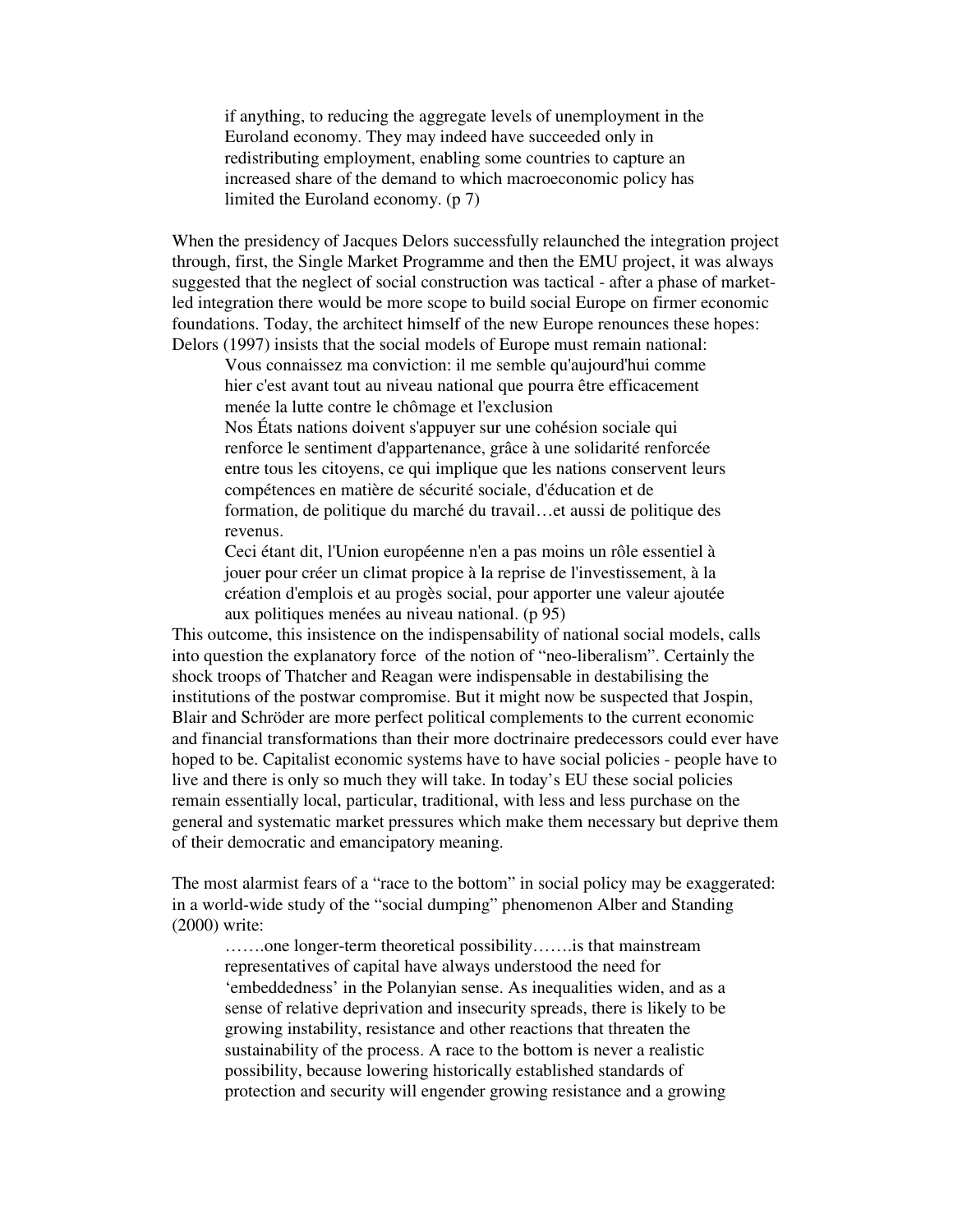realisation that productivity, wealth creation and investor confidence depend on social and labour market stability. (p117) Nevertheless, if "race to the bottom" is too colourful an expression, "regime competition" is surely a reality. (It may be most marked not in the sphere of social policy itself but in that of corporate taxation – although big reductions in corporate tax rates then make it more difficult to finance social spending in popularly acceptable ways – see the account of financial pressures on the German system in Manow and Seils (2000). These authors show how growing needs for social protection expenditure and an increasing reluctance of the government to meet it have led to a drastic escalation in employer and employee contributions).

Alber and Standing present data to indicate that European countries in the 80s were already ceasing to display exceptionally high levels of social spending relative to their levels of GDP ("Sweden is the only exception") and US and British precedents illustrate their own view that the wished-for "resistance" requires that "collective organisations representing and articulating the interests of those threatened by social dumping must exist and be powerful enough to make the expected costs of moving in that direction greater than any expected commercial or economic benefits of doing so" (p117). Europe is surely a long way from "Families Achieving Independence in Montana" or "Wisconsin Works", but without an ambitious, integrated social policy at the level of the EU, the national social models will tend to remain permanently on the defensive.

4. The agenda which is being set for the EU continues to give priority to "marketmaking" over "market-correcting" integration measures.

The general direction of European construction at present may be illustrated by the agenda prepared by the Commission for the European Council in Stockholm in March 2001. This is a "new economy' agenda with a vengeance. The ten "priority areas" are as follows (European Commission, 2001):

- Employment; in the weasel language that is becoming depressingly common in Commission documents, member states are enjoined to "develop active employment policies which encourage rather than discourage participation in the workforce." (Welfare-to-work disciplines are never explicitly called for, but this kind of language certainly does not rule them out.) Targets are to be specified in terms of employment growth rather than unemployment reduction; higher participation rates among older workers are an objective. The social partners are charged with responsibility for "improving employability and adaptability." "Efficient tax and benefit systems will be a key contributor to Europe's return to full employment."
- Open labour markets; it is difficult in general to object to the push on "life-long" learning" which is called for, although in practice there is a very big difference between an enhancement of educational rights for all mature citizens and the imposition of stricter retraining obligations on the long-term unemployed. Public authorities are called upon to tackle "barriers resulting from red tape, and from tax and benefit systems, pensions, and recognition of qualifications." As ever, no examples of such "red tape" or benefit malfunctions are given, but those who know what the Commission is talking about will understand what it means to say.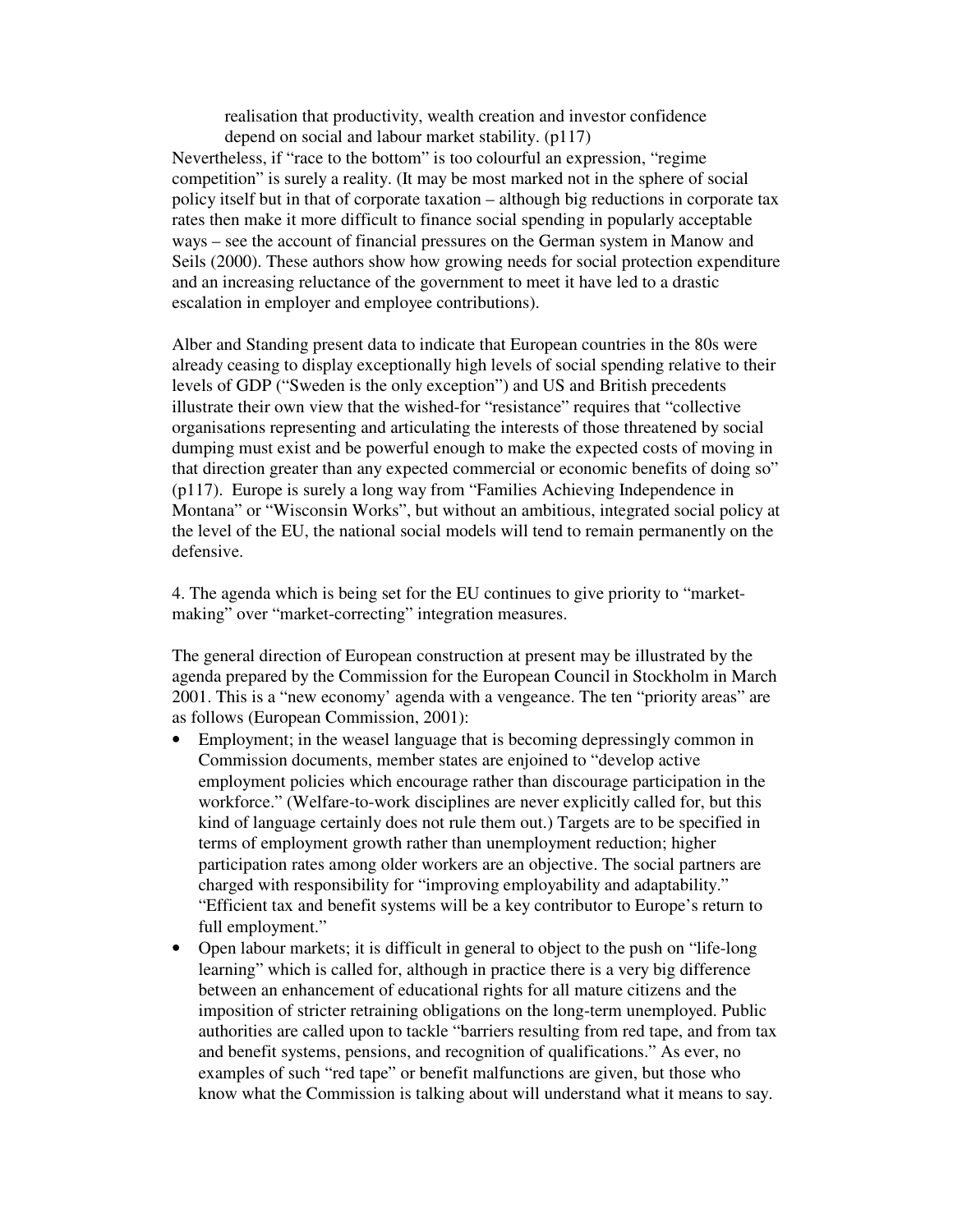- Structural economic reform; this is a continuation of the perennial single market drive. Key targets on this occasion are the further liberalisation of rail transport, postal services, gas and electricity. There is some recognition of public service considerations, but not much. "*State aid* in the European Union still accounts for more than  $1\%$  [!] of GDP. This must be further reduced....."
- Integrated financial markets; for this key theme see the discussion of the Lamfalussy report below.
- Regulatory reform; regulation is to be "reviewed", "simplified", "modernised." The aim is a European Union which will be "the *cheapest and easiest place to do business* in the world" [emphasis in original]. "*Formal regulation is not always the answer*."
- "*e*Europe"; this embraces digital education, telecoms liberalisation, copyright, distance marketing of financial services and so on.
- IT skills; apart from more educational initiatives, this rubric includes the definition of an EU immigration policy which would take into account the rapid relaxation of immigration controls for certain categories of labour which is already taking place in several member states (usually it is a question of highly qualified IT specialists, although in Britain such immigration is also being used to alleviate the shortage of chronically underpaid public service workers).
- Research, innovation, enterprise; in the background here is the widening gap between EU and US R&D spending (the EU spent 40 billion euros less in 1995, 75 billion less by 1999). In the sole reference to democratic issues in this document it is acknowledged that the public's voice should be heard "within the on-going debate about science and society*.*"
- "Frontier technologies"; "despite the progress made a 70% increase in 1999 in the supply of risk capital within the EU, it remains barely one third of what is available in the United States." Recommendations are focussed on intellectual property issues – the adoption of a Community patent and the legal protection of biotechnological inventions.
- Social protection of an ageing population: here at the end one finds the necessity of "improving and modernising" the sacred *"European social model*." A "*comprehensive approach*" is required "which will involve reversing the trend towards early retirement; faster reduction of public debt in order to use interest savings to support pensions and healthcare; and continuing pension reforms in Member States, including allowing private pension schemes to take full advantage of the internal market."

These are Commission proposals – there is no chance of them all being accepted immediately by the Council – but they are presumably marked by a certain degree of political realism. They are the kind of thing, in the expectation of the Commissioners, that the member states could agree on. It is quite obvious that the whole conception is inspired by the growth pattern of the US economy in the nineties. The response is essentially to replicate the US model as closely as possible – little thought is given to doing things in a different way. The agenda lacks neither ambition nor coherence. It is pertinent to the relaunch of European economic development because, if this relaunch is to be Europe-wide, it will necessitate further integration, especially in the service and financial sectors which are bound to have a central role and in which integration has tended to be more difficult than for tradeable goods. But the agenda is also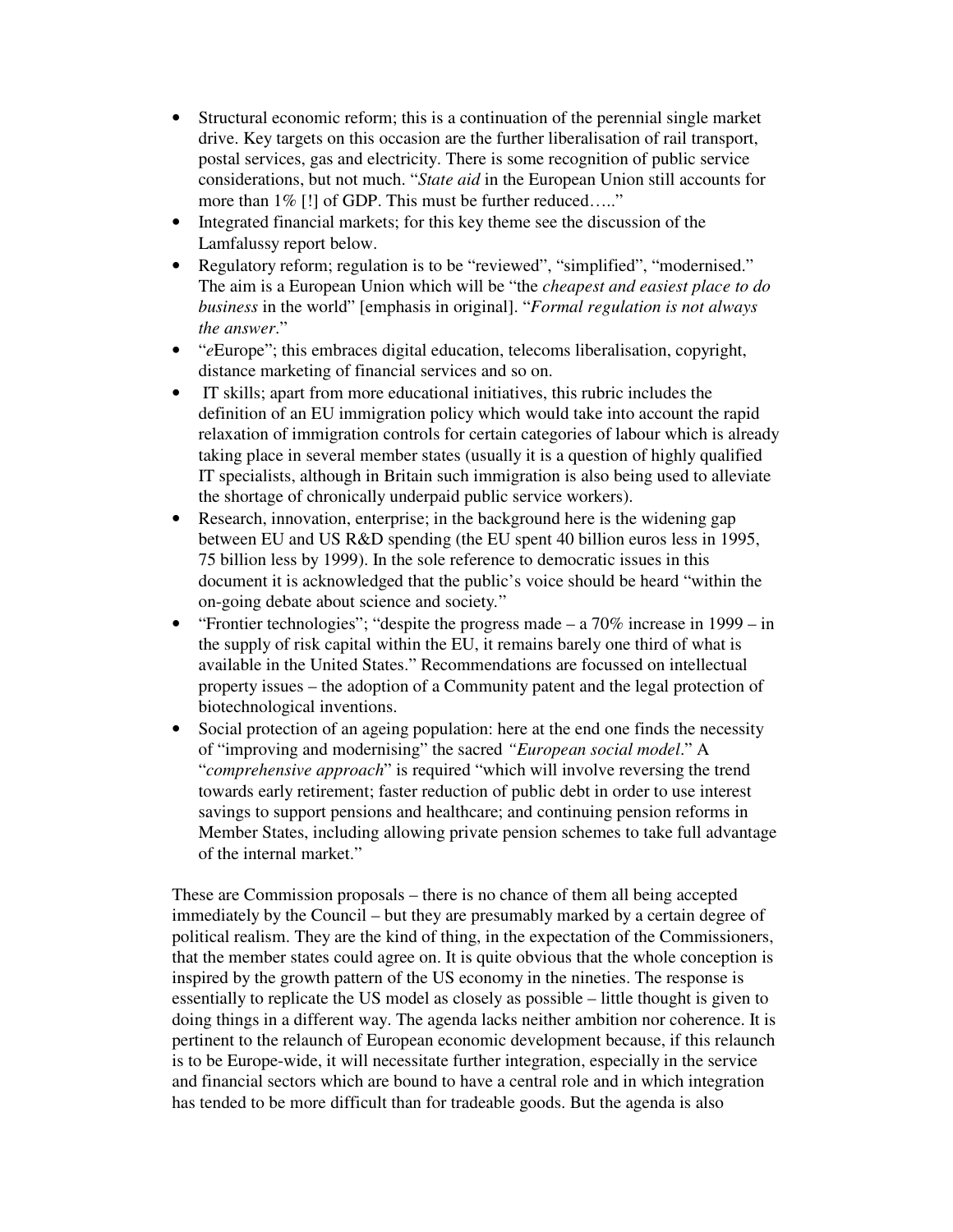completely unbalanced – pension privatisation aside, there are no concrete proposals on social policy and the danger that all these market-creating measures may in themselves intensify social inequalities is simply not addressed.

Since financial integration, facilitated and accelerated by EMU, is central to the official European agenda it is worth looking in a little more detail at the proposals in this sphere, which are largely drawn from the report of the "Wise Men" (Lamfalussy, 2000). Major steps were taken to integrate Europe's financial sectors in the wake of the Single Act and monetary union itself has removed important obstacles to integration – those arising from the constraints on banks which were previously required to implement national monetary policies and those which were directly linked to the existence of different currencies. However, the ongoing integration process is obstructed by a number of legal, organisational and technical differences among member states and the Lamfalussy report aims to clear this path.

It is notable that the wise men justify their proposals above all in terms of pensions. "Over the period 1984-1988 the average real return on pension funds was 10.5% in the US and 6.3% in those EU countries where funds faced severe investment restrictions" (p5). Thus the individualisation, capitalisation and privatisation of at least a substantial part of EU pension provision is a premise of the whole argument (as is perhaps, although less explicitly, the transfer of pension fund risk to individuals by the substitution of defined contribution for defined benefit pension schemes). As the quotation indicates, the US model of security-based finance is, quite without criticism, adopted as the target of reform:

*For large European companies* the cost of raising capital in the EU is higher than in the US – even for top blue chip customers. This cost is caused by the complexity of cross-border capital raising in the EU; different rules in each Member State impairing liquidity and efficient pricing; unnecessary costs of establishment plus a higher cost of capital *per se*. The relative cost may well be higher the smaller the company. At best these are unnecessary, expensive "*non-integration"* costs – at worst they drive the business out of Europe, usually to the US, with potentially damaging long term consequences for the European economy. (p7)

These judgements are convincing and will not be contested. The consequences of adopting US financial practices for European *societies* are what is missing from the debate.

One of the factors which necessitates a renewal of the single market drive in the financial sphere is the financial transformation itself. The main thrust of reform under the original single market programme, largely enacted by the target date of 1992, was banking, with the second banking directive as the key piece of legislation. As corporate finance moves from being bank-based to security-based, dominated by the issue of marketable debt and equity, the gaps and deficiencies of this first marketmaking programme become more clear. It is important to recognise that the institutional changes required go well beyond "negative integration" or straightforward liberalisation. This is not analogous to removing a tariff or a quota on commodity trade – deep changes in national structures and policies are required. Lamfalussy mentions, inter alia;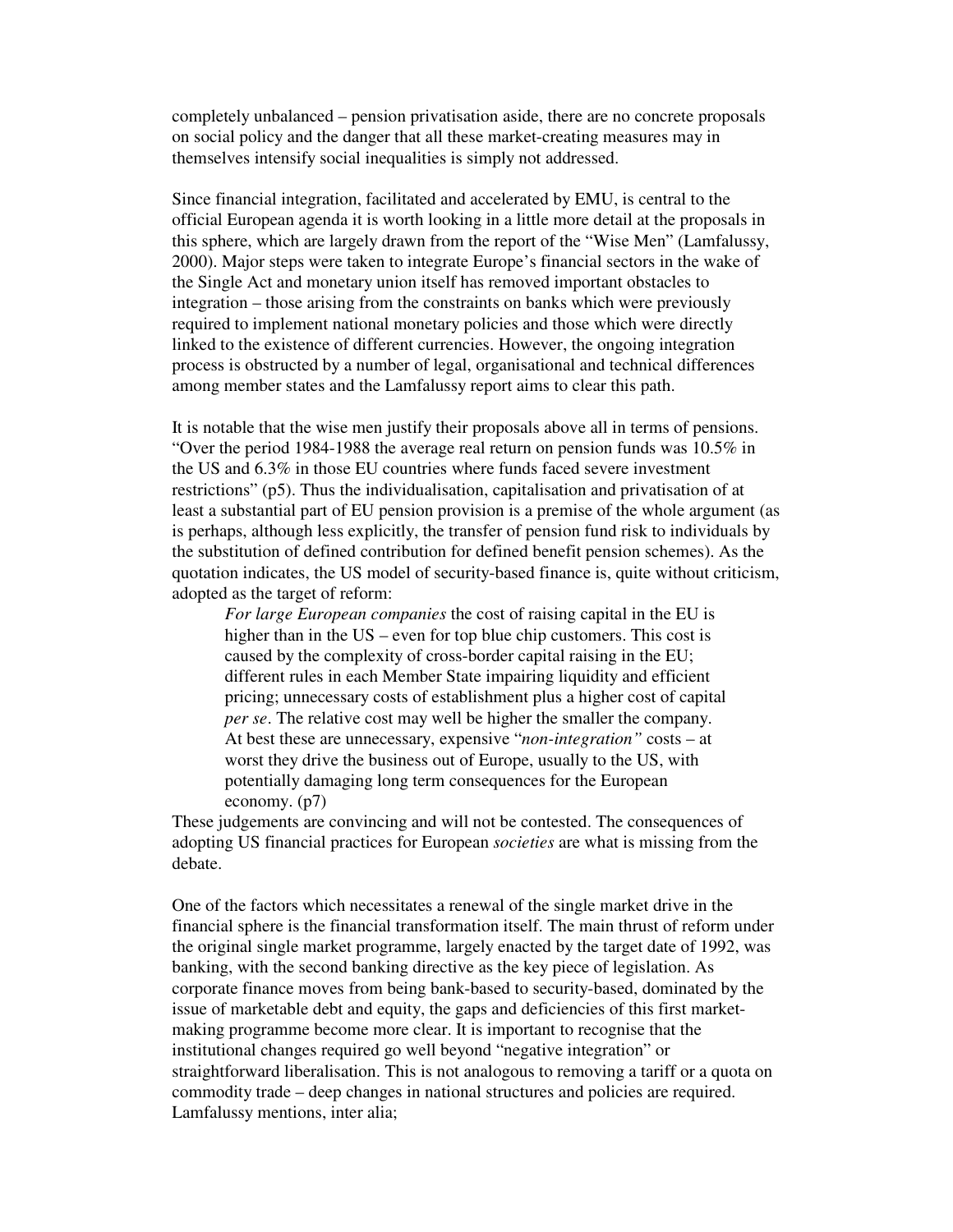- The need for a common licence to issue securities, itself requiring a common, or at least convergent, definition of securities;
- Common rules against, and definitions of, insider dealing and market manipulation;
- Standardised rules for retail consumer protection in the financial sphere;
- A standardised treatment of collateral;
- A single licence giving the right to offer cross-border financial trading services;
- A unified regulatory structure for security trading, portfolio management, underwriting services etc;
- The need to reduce the existing total of some forty regulatory authorities for securities. (pp 15-17)

These are not small issues. To carry out the market-making agenda in this sphere will require major legislative change, with big impacts on bankruptcy rules, pension fund regulation, accounting standards, company law, corporate taxation and other fields. Although mergers and acquisitions are not considered in the report, it is likely that equity market integration will require some harmonisation of takeover codes. A directive on takeovers is at present blocked between Parliament and Council, a situation which is evidence of the implications of the financial transformation for established systems of industrial relations. Similarly, the new reform agenda is complicated by the failure over more than twenty years to agree on the statutes of a European company, the main obstacle being profound differences in views about the institutionalised place of labour within the enterprise.

Once again, it is not suggested that such reforms are not necessary. For two, linked, reasons, however, they raise acute political difficulties. Firstly, it is more than clear that financial integration is taking the form of an uncritical and indiscriminate adoption of US systems. Although there is no getting away from the fact that competition with the US makes a consolidation of European finance necessary, it is not clear that this consolidation must take the simple form of a European internalisation of US standards. Secondly, European admiration for the dynamism of the US economy rarely extends to its industrial relations and social protection regimes. To carry out a thorough Americanisation of economic relations at EU level while leaving the social questions which are inseparable from these economic relations to the member states may well exacerbate the EU's already acute political problems.

5. The problem of legitimacy which arises is fundamental to the extent that it takes the form of a challenge to member state participation in European construction.

The literature on the EU's democratic deficit is so vast that it is given the ironic acronym, "DemDefLit" by Weiler (1999, p268). Consider, for example, average turnout in elections to the European Parliament, which is like the "average" Soviet harvest: worse than the last, but better than the next.

It is perhaps more useful to begin by looking at the paradoxical strength of the European polity – how can a structure so unloved be so stable? In reality, the European Union is a near perfect Lockean polity; it rests not on allegiance, but on interests. Weiler himself has gone a long way to explaining the source of this strength;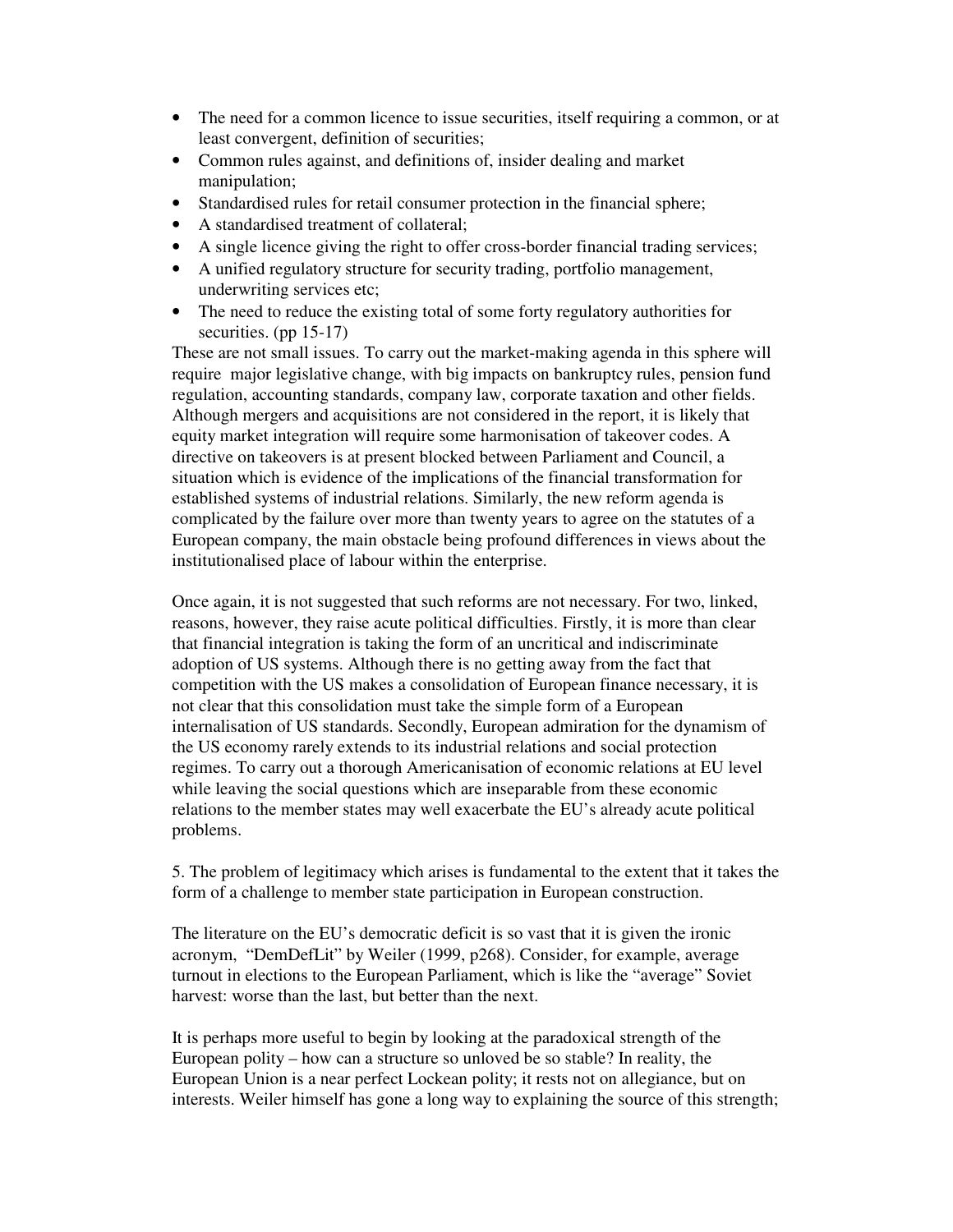he insists that we take as central, neither the Council nor the Commission, but the Court of Justice. The supremacy of the Court, the acceptance of its verdicts by national judicial systems and hence by other actors in the member states was established at a time when there was an uncodified rule (the "Luxembourg compromise") which guaranteed unanimity, and thus member state veto power, for all significant decisions. (At this time also, it was common to seek negotiated, political, compromises if member states infringed Community rules.) The two-stage procedure by which EU legislation is enacted reinforces this supremacy; a directive is an instruction to member states to bring their own law into conformity with a central decision. This results in certain ambiguities and inconsistencies because national legal systems are very different; on the other hand, it tends to avoid deep conflicts between EU and member state jurisdictions, because the EU law which national courts are called upon to enforce is usually expressed in national legislation.

The Single European Act involved the decisive abandonment of member state vetos in most questions relating to the EU's internal market. In theory this should greatly increase the danger of conflict between national and EU polities but the areas in which such conflict is likely are narrowly circumscribed. The EU was given primary competence in the economic field. Having pooled sovereignty in this domain, the member states rushed to assert the principle of subsidiarity in all the rest. Thus European law is essentially economic: European public law subjects all authorities to the rules of the big market; competition law achieves the same result for enterprises. There are the important, but limited, extensions into employment law referred to above.

The "four freedoms" provide the basis, in effect the constitutional core, of the EU jurisdiction. There is to be free movement of goods, services, capital and labour. These freedoms give rise to justiciable rights; if they are violated, remedies may be sought not only in the Court of Justice but in the member state courts which continue to acknowledge its supremacy.

This acceptance of supranationality contrasts sharply with, for example, the international trade treaties entered into by the US. Weiler (1999) writes:

> The United States government, for example, is known to exclude, or seriously limit the jurisdictional reach of its own judicial system and courts in relation to some of its trade agreements. The reasons for this US practice are complex, but clearly one aspect is the US government's wish not to have its hands tied by its own courts. (p200)

Thus, if a US corporation were damaged by a governmental interpretation of the NAFTA, it might not have a clear remedy in the courts. The EU is fundamentally different from the NAFTA in that everyone has justiciable rights.

But if the existence of these rights constitutes the EU as a strong polity, their content abstracts the polity from democratic control. Who, in practice, exercises these four liberties? They map with perfect precision into the classic account in Marx of the circuit of capital. The freedoms embrace every moment of capital - money, commodities, the elements of production and the productive process itself - and ensure that the valorisation process is nowhere impeded by the frontiers of member states. Thus, while it would be a travesty to describe the EU as an economy without a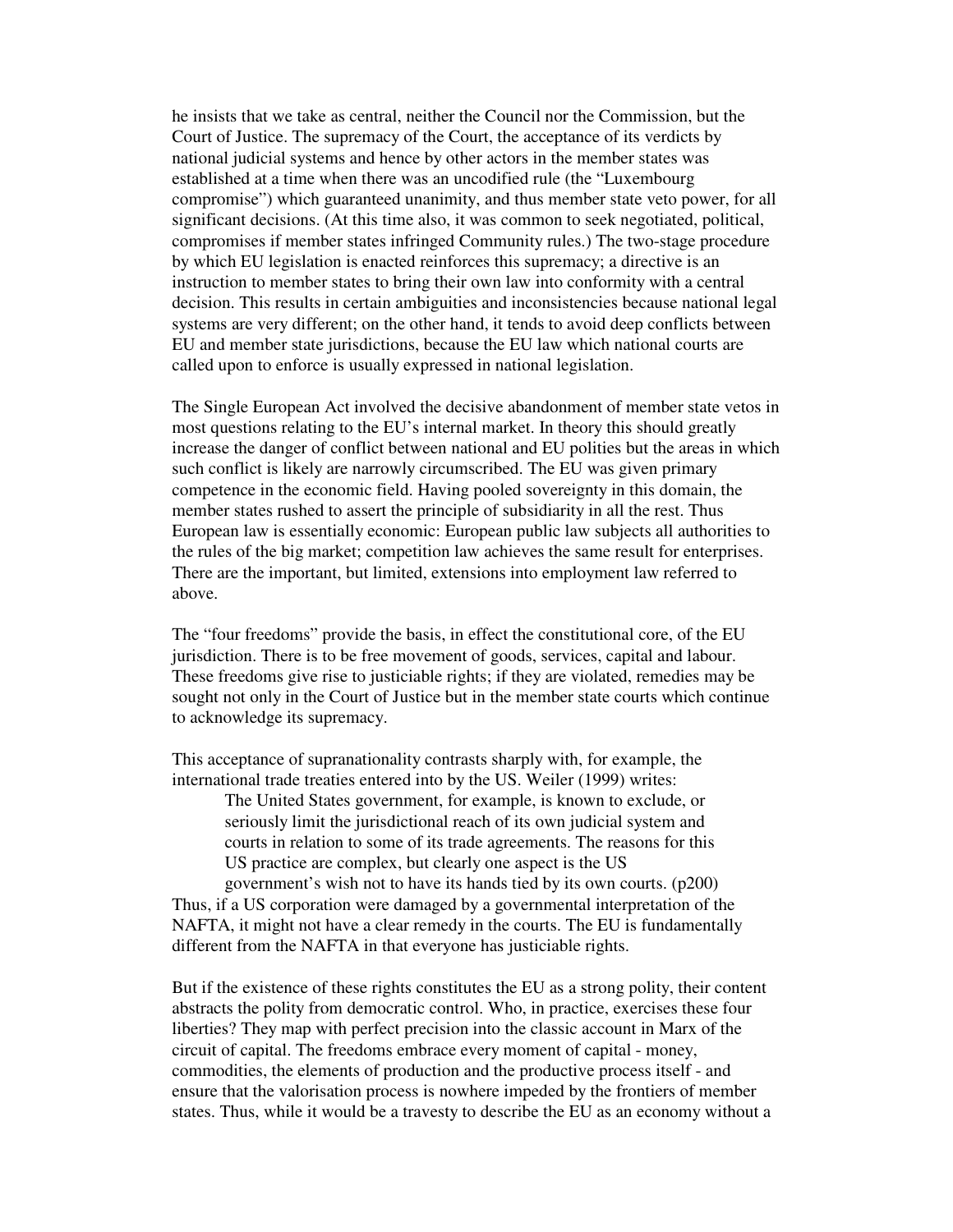polity, it is not an extreme exaggeration to assert that the real citizens of this polity are not natural persons but the corporations.

The immense commercial, industrial and financial interests linked to the four freedoms stabilise the EU as a political structure even in the absence, in many member countries, of anything corresponding to the political allegiance found in historic nation states.

It follows that the lack of democratic legitimacy becomes really menacing to the EU structure only when it goes beyond cynicism towards the European Parliament and Commission and starts to call into question the relations between the EU and the governments of member states, since the latter require legitimation in a much stronger sense. Scharpf (1999) writes:

…….democratic legitimacy expands if decisions that were previously compelled by external necessity, or taken by non-accountable authority, become the object of authentic and effective collective choice. Conversely, legitimacy is reduced when policy areas that were previously the object of authentic and effective political choice in democratically constituted polities are pre-empted either by newly arising necessities or by coming under the control of politically nonaccountable authorities. This, I suggest, is happening world-wide in the relationship between democracy and the capitalist economy, and it is happening with particular force in the democratic welfare states of Western Europe. (p26)

As regards political processes, one important way in which the EU weakens national polities is by destabilising the balance between executive and legislature. Beetham and Lord (1998):

By applying foreign policy methods to Union activities constructed around a domestic agenda, governments have extended executive privilege to the core of democratic politics and subjected them to a bargaining format that requires secrecy rather than transparency. (p73)

As regards political outcomes, many critical commentators focus exactly on the EU's "social dimension"; the lack of powers, of ambitions, of effective interventions in the spheres of industrial relations and social protection prevents any compensation at EU level, for a decline in the problem-solving capacities of member states. Schmitter (2000) links processes to outcomes in the following way:

From its origins, the integration process tended to privilege two sets of interests: first and formally, those of the governments of member states (with their so-called "national interests") and, second and informally, those of the business sectors most directly affected by its functional policy domains. This left out many citizens of Europe whose individual and collective well-being was indirectly, gradually, and often surreptitiously affected by EU policies: (1) large and diffuse quasigroups of "policy takers" within each member state such as wage earners, unemployed persons, women, consumers, pensioners, youth and so on; (2) intense and compact movements committed to some specific cause or the provision of some particular public good such as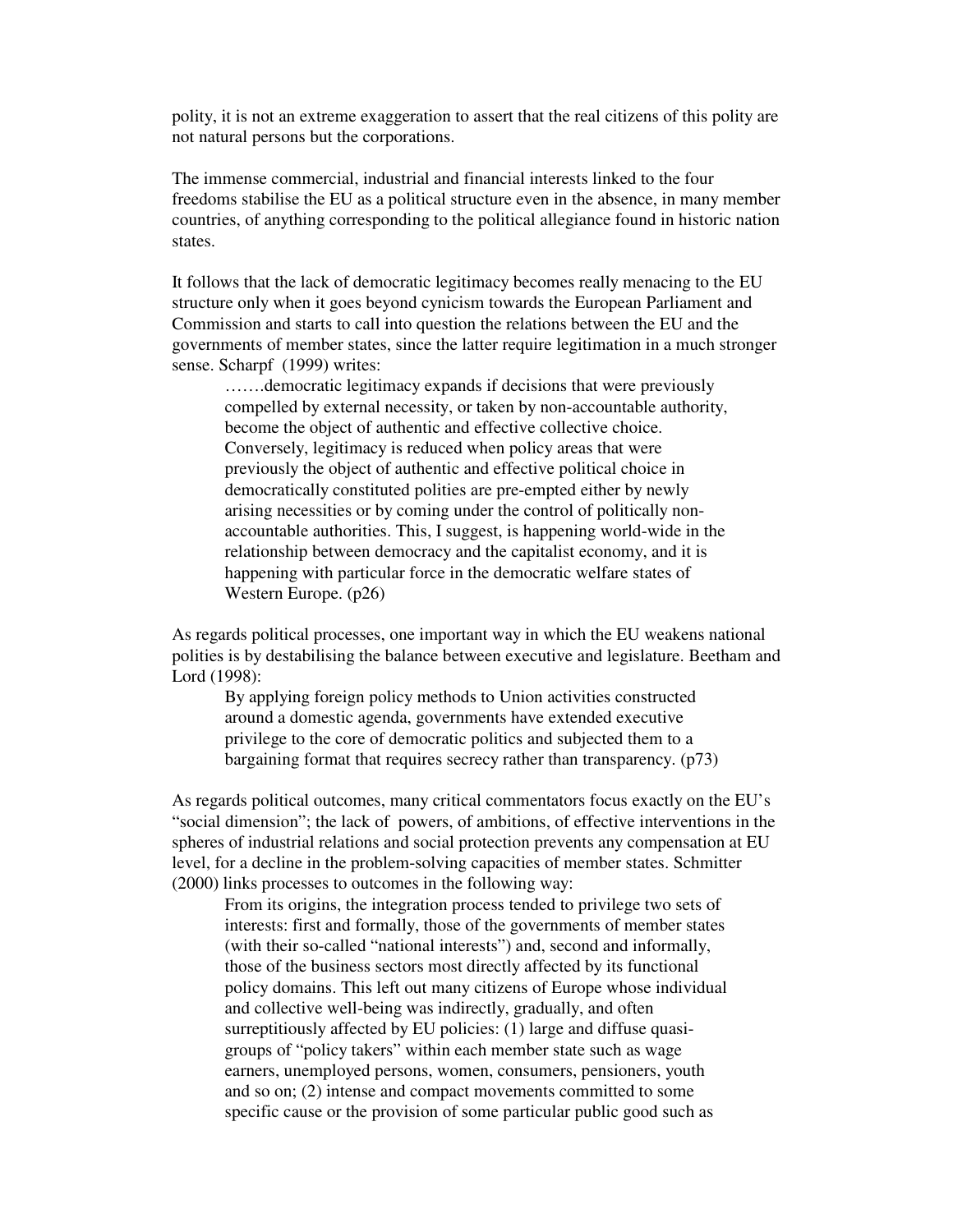environmental protection, abortion rights, conscientious objection, and international solidarity; (3) inhabitants of subnational political units – regions, provinces, communes, municipalities – who do not feel adequately represented by their respective national governments; and (4), most importantly for the future of the integration process, transnational or cross-border coalitions of any of the preceding three categories. (p 54)

Schmitter also takes the position that the core of the democratic problem is in the relationship of the EU to the member states. The two main reasons he gives for concern (p 116) are the increasing contestation of the rules and practices of democracy at national level (evidenced by many particular phenomena and by "most generally, a widespread impression that European democracies are not working well to protect their citizens"); and that "Europeans feel themselves, rightly or wrongly, at the mercy of a process of integration that they do not understand and certainly do not control – however much they may enjoy its material benefits".

To pursue the analysis of these political problems and their possible resolution would be well beyond the purpose of these notes. (It is interesting, perhaps disturbing, that the three main politicologues who have been consulted – Scharpf, Weiler, Schmitter – converge only on important elements of their diagnosis; their prescriptions are radically divergent).

The present notes can close with the insistence that both the ongoing financial transformation and the EU's response can seriously aggravate the political problems of the EU. Both political processes and political outcomes are involved.

Firstly, the context is one of vast, global, transformations – in markets for currency, bonds and equity – in the face of which member states are already almost totally disarmed (Grahl, 2001). To use the menacing language of New Labour, "the status quo is not an option". Given the openness of their financial systems, member state governments can do little more than adapt domestic systems – financial, industrial and social – by patterns of accommodation which seek to avoid intensified pressure on corporate and public finance.

It follows that any coherent response is bound to be at EU level, and that it must be predicated on an effective consolidation of European financial processes, and on a continuing drive for integration. But at this point the limits of the European constitution dictate that both the procedures and the content of financial consolidation will be deprived of democratic significance. The Lamfalussy report, to be sure, makes all the right noises: unification of securities markets "must respect democratic processes at both national and Union levels" (p 24). But the report also makes clear that parliaments will only be called upon to enact the broadest, most procedural, enabling measures; the substance of unification will be determined and implemented by the players themselves – by the regulators and their corporate interlocuters - the exchanges, the dealers, the big issuers and the big fundholders. "…..there should be arrangements whereby market practitioners could systematically and regularly provide input to this Regulators Committee and the European Commission" (p 25). An exercise in European comitology at its worst, in the "infranational integration"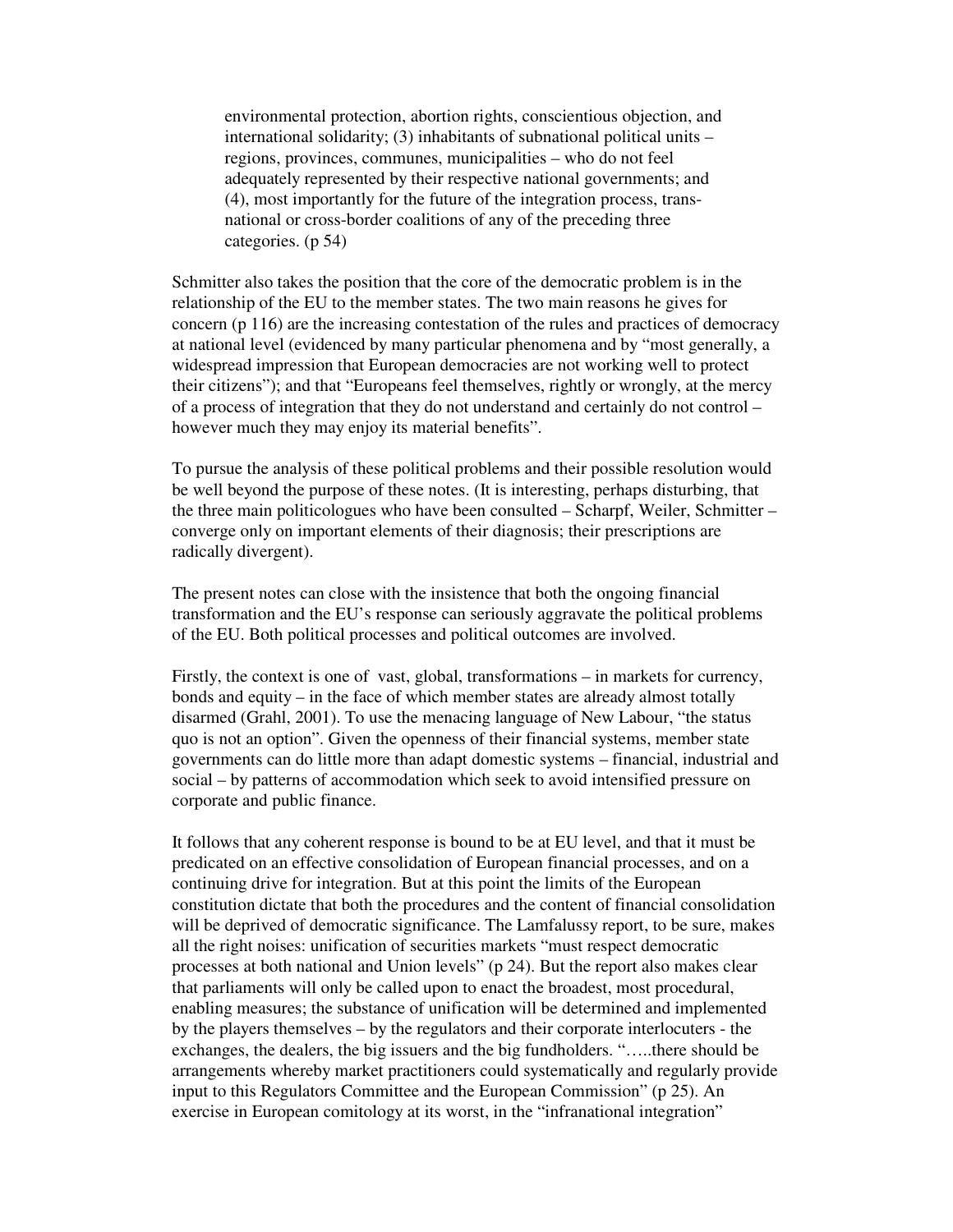(Weiler, p 272) where technical debate between officials and interested parties short circuits the mechanisms of democratic control, is pre-programmed into the EU's new financial agenda.

What is worse, such parliamentary supervision as does take place will be constitutionally confined to the market-making objectives which are now being promulgated by Council and Commission. To qualify and reorder these objectives for market-correcting social purposes or to impose social constraints on the outcomes of financial integration would be to exceed the competencies of EU instances and to trespass onto the holy ground of subsidiarity.

To take the key example of pensions; it is clear that the whole thrust of both the general and the financial agendas now being prepared in the Commission *presuppose* a major substitution of private for public provision and this in a context where *nothing* is presupposed as to the distributional impact of this switch or its effects on the income security of employees. Yet it is also clear that in the country where this substitution has gone furthest, Britain, it is a comprehensive failure, not only in broad terms of social justice but in terms of the narrow objectives set by the New Labour administration itself – New Labour pension reforms multiply and perpetuate the "welfare dependence" they were supposed to eradicate.

It may be too much to ask that the contestation of such developments take a clean, functionally integrative, form, to ask that opposition not only try to block these new threats to democracy and social justice, but that it do so in ways which provide the EU with a clear alternative line of political development. It seems that actual revolts, as in the Danish referendum, are likely to draw on specifically national forces and to be markedly dysfunctional from the point of view of European construction. Both financial globalisation, as an economic development, and the EU response, confined to market-making and the replication of US models, present serious threats to social achievements in European countries; no effective resistance will be criticised here. But effectiveness is an important issue; it may not be compatible with the minimalism towards the EU and the reassertion of national and local identities which at present characterise the constituencies of opposition.

#### References

Alber, J. and Standing, G. (2000) "Social Dumping, Catch-up, or Convergence? Europe in a comparative global context", *Journal of European Social Policy*, 10, 2 pp99-199

Beetham, D. and Lord, C. (1998) *Legitimacy and the European Union*, Longman, London

Boemer, H. (2000) "The Regional Impact of the 'Hostile' Takeover of Mannesmann by Vodaphone on the Rhine-Ruhr Region: a new paradigm for stakeholders in/from traditional industrial regions in Germany?", University of Dortmund, Faculty of Spatial Planning

Delors, J. (1997) "Avons-nous trahi le projet économique et social de l'europe?" in Semaines Sociales de France, *Entre mondialisation et nations, Quelle Europe?*, Bayard, Paris

ECB (2001) "Characteristics of Corporate Finance in the Euro Area", *ECB Monthly Bulletin*, February